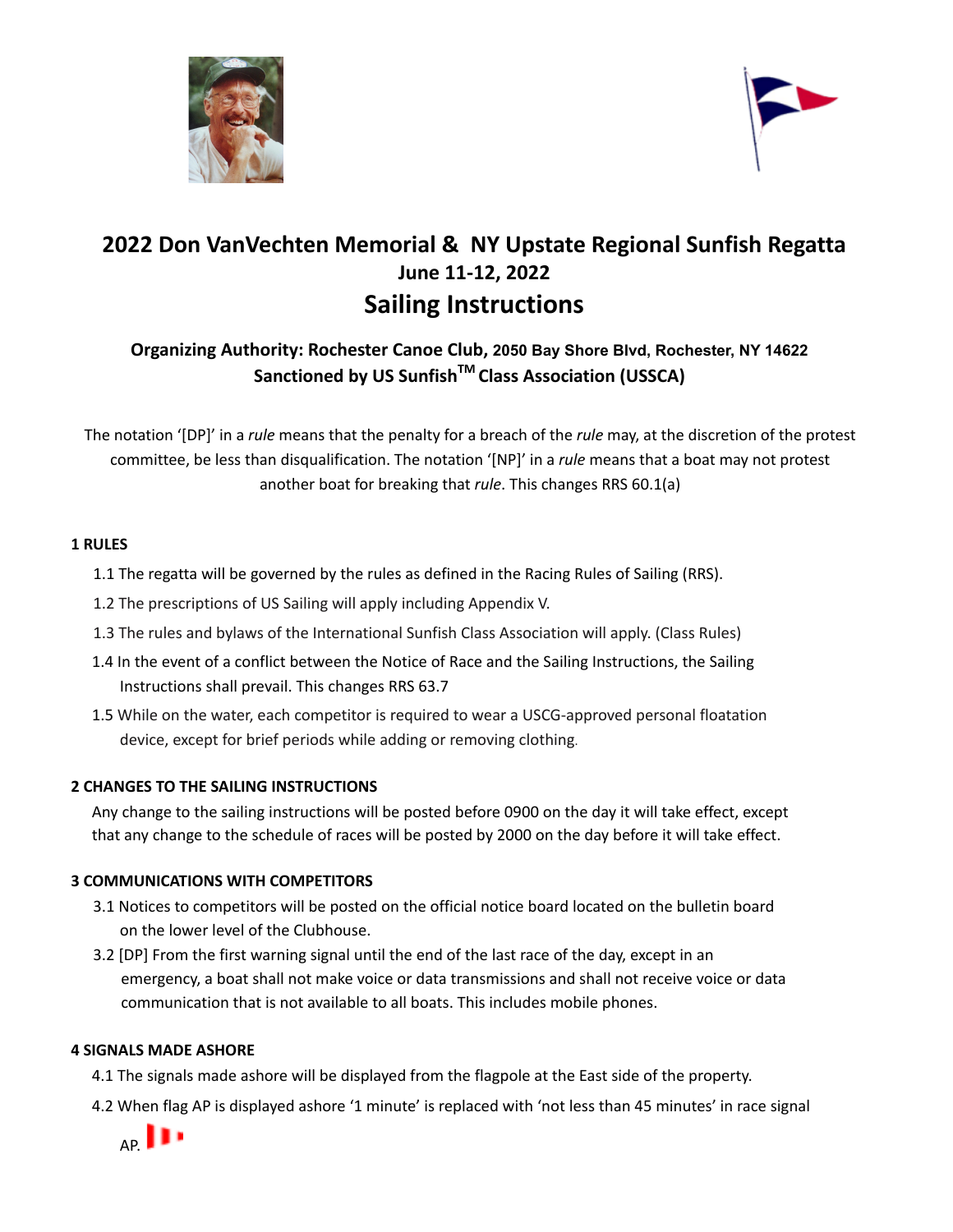#### **5 SCHEDULE OF RACES**

| Date         | <b>Time</b>          | <b>Activity</b>                                                                | Comment                                        |
|--------------|----------------------|--------------------------------------------------------------------------------|------------------------------------------------|
| Sat, June 11 | 0930<br>1030<br>1600 | Competitor's meeting<br><b>First Scheduled Warning</b><br>No Race starts after | <b>RCC</b> grounds<br>Multiple races to follow |
| Sun, June 12 | 0930<br>Around 1300  | <b>First Scheduled Warning</b><br>Awards                                       | Multiple races to follow                       |

#### **6 CLASS FLAG**

The class flag will be a black Sunfish logo on a white background.

#### **7 RACING AREA**

The racing area is detailed in Attachment 1.

#### **8 THE COURSES**

- 8.1 The diagrams in Attachment 2 show the courses, including the approximate angle between legs, the order in which marks are to be passed, and the side on which each mark is to be left.
- 8.2 If a gate mark (2s or 2p) is missing the remaining mark shall be left to port.
- 8.3 No later than the warning signal, the race committee signal vessel will display the course to be sailed.

#### **9 MARKS**

- 9.1 Marks 1, 2s and 2p will be large orange tetrahedrons.
- 9.2 Mark 1a (offset) will be a small yellow tetrahedron.
- 9.3 The new mark, as used in SI 11, will be a large yellow tetrahedron.
- 9.4 The starting marks will be a race committee vessel displaying an orange flag and a small yellow tetrahedron.
- 9.5 The finishing marks will be a race committee vessel displaying a blue flag and a small yellow tetrahedron.

#### **10 THE START**

- 10.1 Starts will be held in accordance with Rule 26.
- 10.2 To alert boats that a race or sequence will begin soon, multiple sounds will be made approximately one (1) minute before a warning signal is made.
- 10.3 The start line will be between a staff displaying an orange flag on the race committee vessel and the course side of a yellow tetrahedron.
- 10.4 A boat that does not start within five (5) minutes after her starting signal will be scored Did Not Start without a hearing. This changes RRS A5.1 and A5.2.
- 10.5 The RC will attempt to hail premature starters. Failure to hail, the order or timing of the hail, or the failure to hear the hail will not be grounds for redress. This changes RRS 62.1.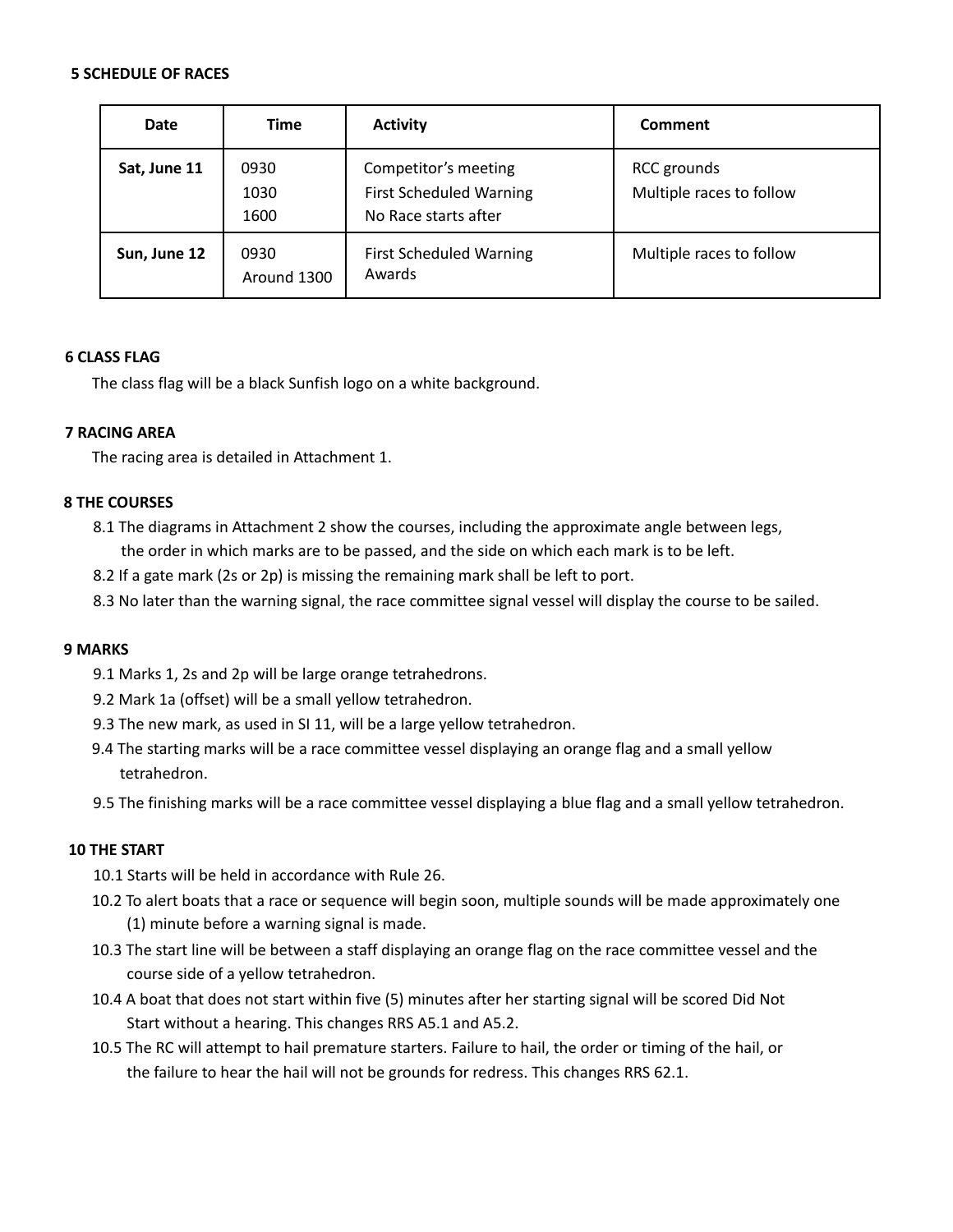#### **11 CHANGE OF THE NEXT LEG OF THE COURSE**

To change the next leg of the course, the race committee will lay a new mark (or move the gate or move the finishing line) and remove the original mark as soon as practical.

#### **12 THE FINISH**

The finishing line will be between a staff displaying a blue flag on the race committee signal vessel and the course side of a yellow tetrahedron.

#### **13 PENALTY SYSTEM**

13.1 Appendix V will apply.

13.2 Penalties for breaking a rule other than those of Part 1, Part 2, RRS 31 or RRS 42 will be determined by the protest committee. Penalties may be less than disqualification. The scoring abbreviation for a discretionary penalty imposed under this instruction will be DPI.

#### **14 TIME LIMITS AND TARGET TIMES**

14.1 Time limits and target times are as follows:

| Race Time Limit | Mark 1 Time Limit | <b>Target Time</b> |
|-----------------|-------------------|--------------------|
| 60 minutes      | 20 minutes        | 35 minutes         |

- 14.2 If no boat has passed Mark 1 within the Mark 1 time limit the race will be abandoned.
- 14.3 Boats still racing at 20 minutes after the first boat sails the course and finishes will be scored Time Limit Expired (TLE), without a hearing. The score will be equal to the number of boats which sail the course and finished plus two (2) points. This changes RRS 35, A4.1, A5.1, A5.2, and A10.
- 14.4 Failure to meet the Target Time will not be grounds for redress. This changes RRS 62.1(a).

#### **15 PROTESTS AND REQUESTS FOR REDRESS**

- 15.1 Protest forms are available from the Race Committee.
- 15.2 The protest time limit is **45** minutes after the RC signal vessel docks after the last race of the day or when RC signals no more racing today, whichever is later. The time will be posted on the official notice board.
- 15.3 Notices will be posted no later than **30** minutes after the protest time limit to inform competitors of hearings in which they are parties or named as witnesses.
- 15.4 Hearings will be held in the RCC clubhouse or grounds.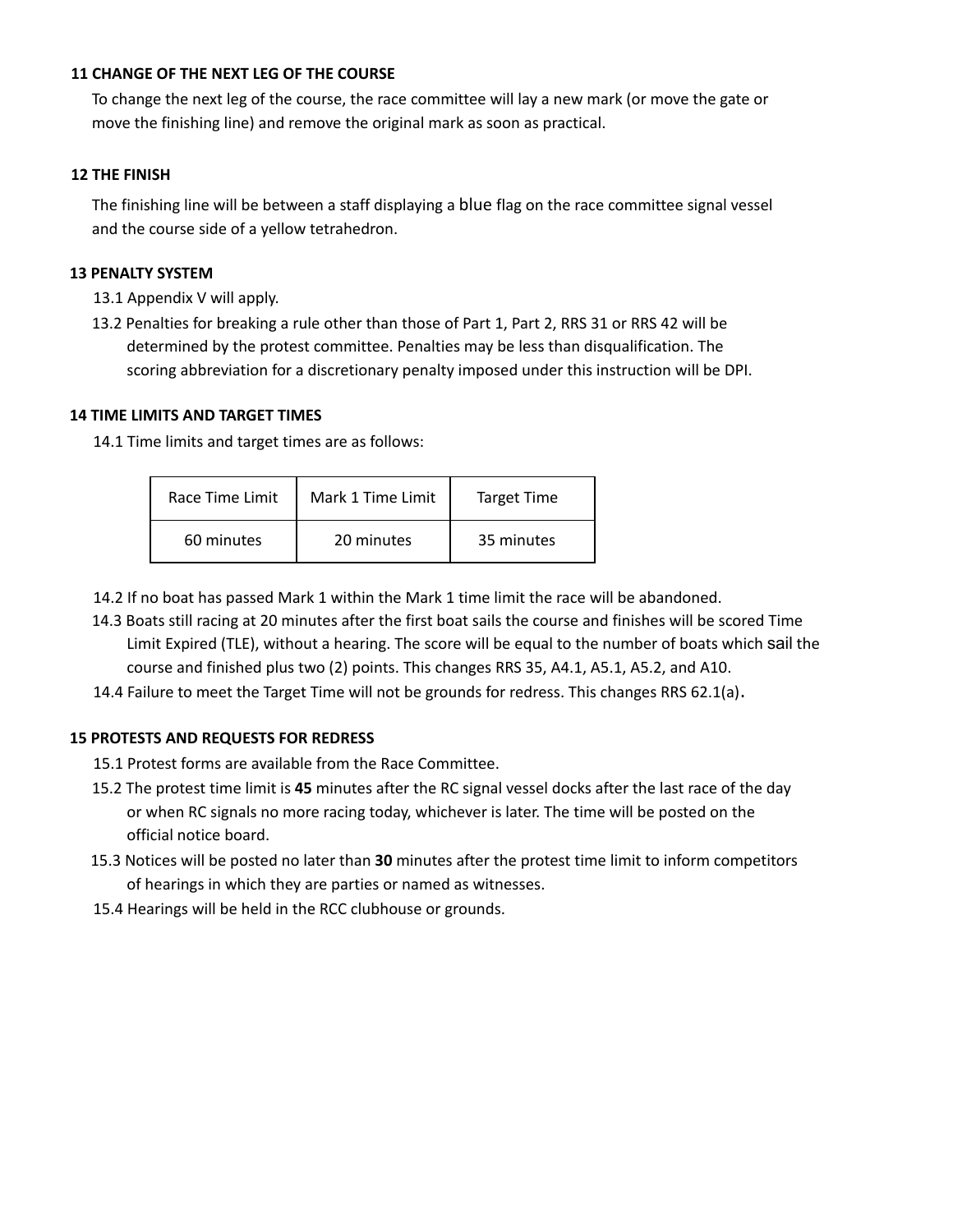#### **16 SAFETY REGULATIONS**

- 16.1 [NP]Check-in Procedures: Prior to the warning signal for the first race of each day in which it intends to compete, each boat shall check in by sailing past the stern of the race committee signal vessel on starboard tack, hail her sail number and obtain acknowledgement of the race committee. A boat not complying with this instruction may receive a 20% scoring penalty calculated in accordance with RRS 44.3(c) for the first race of the day. This changes RRS A5.1.
- 16.2 [NP]A boat that retires from a race shall notify the race committee as soon as practicable A boat not complying with this instruction may receive a 20% scoring penalty calculated in accordance with RRS 44.3(c) for the boat's last completed race. This changes RRS A5.1.

#### **17 OFFICIAL VESSELS**

17.1 Official vessels will be marked as follows: Race Committee Vessel: RCC burgee.



17.2 Failure of an official vessel to display the designated flag shall not be grounds for redress. This changes RRS 62.1(a).

#### **18.TRASH DISPOSAL**

[NP]Trash may be placed aboard support or official vessels.

#### **19 RADIO COMMUNICATION**

[NP]Except in emergency, a boat shall neither make radio transmissions while racing nor receive radio communications not available to all boats. This restriction also applies to mobile telephones.

#### **20 REPLACEMENT OF EQUIPMENT**

Substitution of boats, or sails will not be allowed without prior written approval of the Protest Committee. Boats shall use the sail numbers entered on the registration form and shall not change the numbers on its sail or use a sail with a different number during the regatta without prior written approval of the Protest Committee.

#### **21 RISK STATEMENT**

RRS 3 states: 'The responsibility for a boat's decision to participate in a race or to continue to race is hers alone.' By participating in this event each competitor agrees and acknowledges that sailing is a potentially dangerous activity with inherent risks. These risks include strong winds and rough seas, sudden changes in weather, failure of equipment, boat handling errors, poor seamanship by other boats, loss of balance on an unstable platform and fatigue resulting in increased risk of injury. Inherent in the sport of sailing is the risk of permanent, catastrophic injury or death by drowning, trauma, hypothermia or other causes.